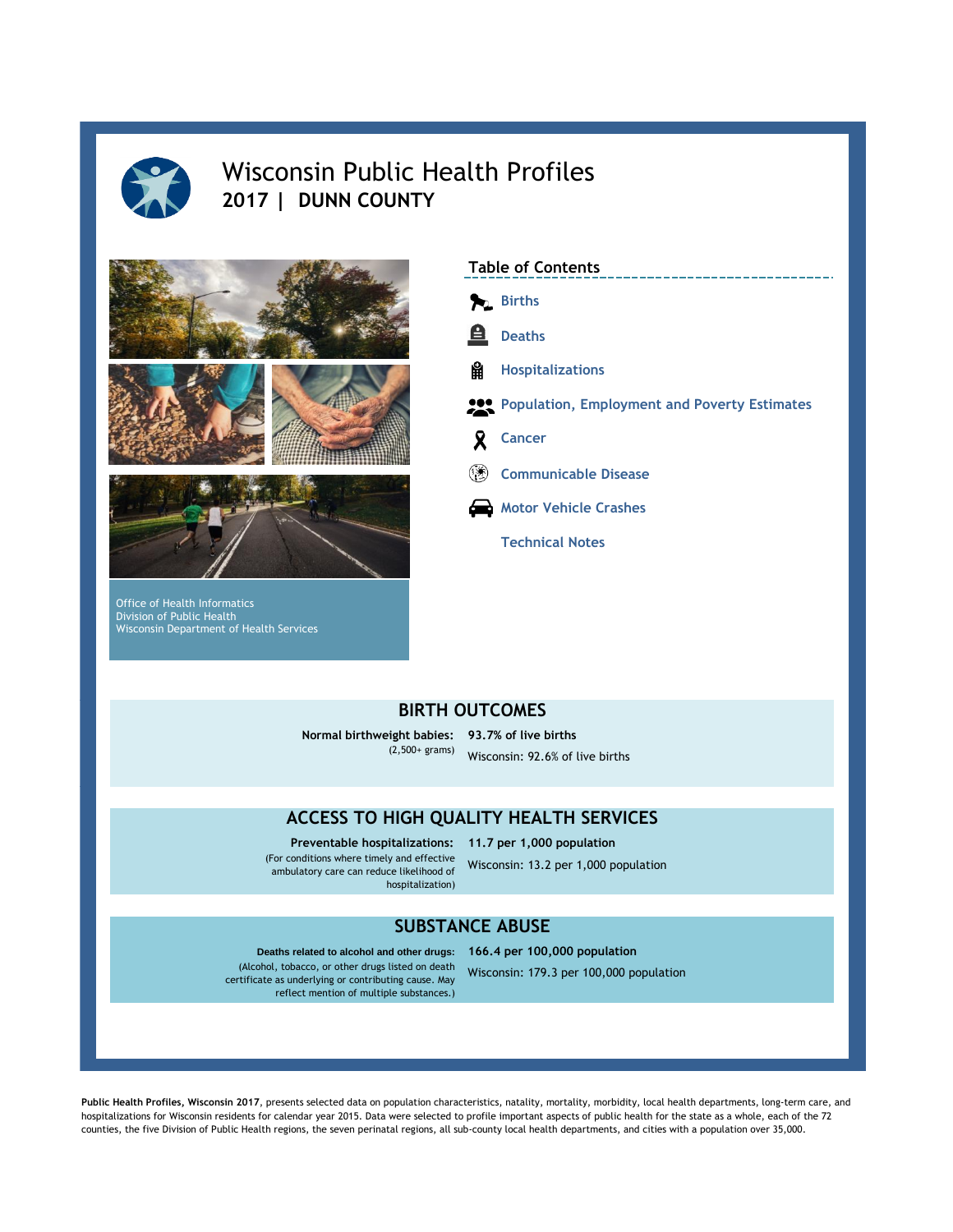# **BIRTHS**

Natality data are drawn from birth certificates maintained by the Vital Records Section, Division of Public Health. This report presents data from the calendar year 2015.

| <b>DATA DETAILS</b><br>These data include<br>characteristics of the infant and                                                                                                                                                                                                                          | <b>TOTAL BIRTHS</b><br>Total live births<br>Crude live birth rate (per 1,000)<br>General fertility rate (per 1,000)                                                                                                                         |                                                                             | 447<br>10.1<br>47.9                                                                   | Not<br>Unknown<br><b>Education</b><br>Elementary<br>Some high s                                                                                                                                        |
|---------------------------------------------------------------------------------------------------------------------------------------------------------------------------------------------------------------------------------------------------------------------------------------------------------|---------------------------------------------------------------------------------------------------------------------------------------------------------------------------------------------------------------------------------------------|-----------------------------------------------------------------------------|---------------------------------------------------------------------------------------|--------------------------------------------------------------------------------------------------------------------------------------------------------------------------------------------------------|
| pregnancy (birthweight,<br>delivery method, birth order,<br>trimester of first prenatal care<br>visit, and number of prenatal<br>care visits) and attributes of the<br>mother (age, marital status,<br>education, race/ethnicity, and<br>smoking status).                                               | PREGNANCY CHARACTERISTICS<br><b>Delivery Type</b><br>Vaginal after prev. cesarean<br>Other vaginal<br>Primary cesarean<br>Repeat cesarean<br>Cesarean (unk. repeat/primary)<br>Vaginal vacuum<br>Forceps                                    | <b>Births</b><br>18<br>317<br>50<br>45<br>$\mathbf 0$<br>17<br>$\mathbf{0}$ | %<br>4.0<br>71.0<br>11.0<br>10.0<br>0.0<br>4.0<br>0.0                                 | High school<br>Some colleg<br>College gra<br><b>Unknown</b><br><b>Smoking</b><br>Smoker<br>Nonsmoker<br><b>Unknown</b>                                                                                 |
| Data include records on all<br>births to state residents,<br>including those that occur<br>outside Wisconsin, Out-of-state<br>records are obtained from the<br>state of occurrence. Thus,<br>county birth data include all<br>births to county residents<br>regardless of where the births<br>occurred. | Other/Unknown<br><b>Prenatal Care Visits</b><br>No visits<br>$1 - 4$<br>$5-9$<br>$10 - 12$<br>$13+$<br>Unknown<br><b>First Prenatal Care Visit</b><br><b>First trimester</b><br>Second trimester<br>Third trimester<br>No visits<br>Unknown | $\Omega$<br>1<br>10<br>56<br>121<br>256<br>3<br>355<br>70<br>13<br>1<br>8   | 0.0<br>0.2<br>2.0<br>13.0<br>27.0<br>57.0<br>1.0<br>79.0<br>16.0<br>3.0<br>0.2<br>2.0 | <b>INFANT CHARA</b><br><b>Birthweight</b><br>$< 1,500$ gm<br>1,500-2,499<br>$2.500 + am$<br>Unknown<br><b>Birth Order</b><br>First<br>Second<br>Third<br>Fourth or hig<br><b>Unknown</b><br>Reported c |

|                                          |               |      | <b>MATERNAL CHARACTERISTICS</b>            |                |      |
|------------------------------------------|---------------|------|--------------------------------------------|----------------|------|
| esents data from the calendar year 2015. |               |      | <b>Marital</b>                             | <b>Births</b>  | %    |
|                                          |               |      | Married                                    | 284            | 64.0 |
| <b>DTAL BIRTHS</b>                       |               |      | <b>Not</b>                                 | 162            | 36.0 |
| Total live births                        |               | 447  | Unknown                                    | 1              | 0.2  |
| Crude live birth rate (per 1,000)        |               | 10.1 | <b>Education</b>                           |                |      |
| General fertility rate (per 1,000)       |               | 47.9 | Elementary or less                         | 4              | 1.0  |
|                                          |               |      | Some high school                           | 18             | 4.0  |
| <b>REGNANCY CHARACTERISTICS</b>          |               |      | High school graduate                       | 119            | 27.0 |
| <b>Delivery Type</b>                     | <b>Births</b> | %    | Some college                               | 154            | 34.0 |
| Vaginal after prev. cesarean             | 18            | 4.0  | College graduate                           | 150            | 34.0 |
| Other vaginal                            | 317           | 71.0 | <b>Unknown</b>                             | $\overline{2}$ | 0.4  |
| Primary cesarean                         | 50            | 11.0 | <b>Smoking</b>                             |                |      |
| Repeat cesarean                          | 45            | 10.0 | Smoker                                     | 105            | 23.0 |
| Cesarean (unk. repeat/primary)           | $\Omega$      | 0.0  | Nonsmoker                                  | 341            | 76.0 |
| Vaginal vacuum                           | 17            | 4.0  | Unknown                                    | 1              | 0.2  |
| Forceps                                  | $\mathbf{0}$  | 0.0  |                                            |                |      |
| Other/Unknown                            | $\Omega$      | 0.0  | <b>INFANT CHARACTERISTICS</b>              |                |      |
| <b>Prenatal Care Visits</b>              |               |      | <b>Birthweight</b>                         | <b>Births</b>  | %    |
| No visits                                | 1             | 0.2  | $< 1,500$ gm                               | 7              | 1.6  |
| $1 - 4$                                  | 10            | 2.0  | 1,500-2,499 gm                             | 21             | 4.7  |
| $5-9$                                    | 56            | 13.0 | $2.500 + am$                               | 419            | 93.7 |
| $10 - 12$                                | 121           | 27.0 | Unknown                                    | $\Omega$       | 0.0  |
| $13+$                                    | 256           | 57.0 | <b>Birth Order</b>                         |                |      |
| Unknown                                  | 3             | 1.0  | First                                      | 161            | 36.0 |
| <b>First Prenatal Care Visit</b>         |               |      | Second                                     | 145            | 32.0 |
| First trimester                          | 355           | 79.0 | Third                                      | 86             | 19.0 |
| Second trimester                         | 70            | 16.0 | Fourth or higher                           | 55             | 12.0 |
| Third trimester                          | 13            | 3.0  | Unknown                                    | $\Omega$       | 0.0  |
| No visits                                |               | 0.2  |                                            |                |      |
| Unknown                                  | 8             | 2.0  | Reported congenital anomalies <sup>1</sup> | $\mathbf{1}$   | 0.2  |

## **MATERNAL CHARACTERISTICS AND BIRTH OUTCOMES**

| ATERNAL CHARACTERISTICS AND BIRTH OUTCOMES |                   |                       |                |      |                |      | <b>Trimester of First Prenatal Visit</b> |      |               |      |
|--------------------------------------------|-------------------|-----------------------|----------------|------|----------------|------|------------------------------------------|------|---------------|------|
|                                            | <b>All Births</b> |                       | <b>LBW</b>     |      | <b>First</b>   |      | Second                                   |      | Other/Unk.    |      |
| <b>Race/Ethnicity</b>                      | <b>Births</b>     | %                     | <b>Births</b>  | %    | <b>Births</b>  | %    | <b>Births</b>                            | %    | <b>Births</b> | %    |
| White                                      | 393               | 88.0                  | 22             | 5.6  | 310            | 79.0 | 63                                       | 16.0 | 20            | 5.0  |
| Black/African-American                     | 3                 | 1.0                   | $\mathbf{0}$   | 0.0  | 0              | 0.0  | $\Omega$                                 | 0.0  | $\mathbf 0$   | 0.0  |
| American Indian                            | 0                 | 0.0                   | $\mathbf 0$    | 0.0  | 0              | 0.0  | 0                                        | 0.0  | $\mathbf{0}$  | 0.0  |
| Hispanic/Latino                            | 11                | 2.0                   |                | 9.1  | 9              | 82.0 | $\overline{2}$                           | 18.0 | $\mathbf{0}$  | 0.0  |
| Asian                                      | 30                | 7.0                   | $\overline{2}$ | 6.7  | 28             | 93.0 | $\overline{2}$                           | 7.0  | $\mathbf{0}$  | 0.0  |
| Two or more races                          | 5                 | 1.0                   | $\mathbf{0}$   | 0.0  | 4              | 80.0 | $\mathbf{0}$                             | 0.0  |               | 20.0 |
| Other/Unknown                              | 5                 | 1.0                   | 2              | 40.0 | $\overline{2}$ | 40.0 | $\overline{2}$                           | 40.0 |               | 20.0 |
|                                            |                   | <b>Fertility rate</b> |                |      |                |      |                                          |      |               |      |
| Age                                        | <b>Births</b>     | (per 1,000)           | <b>Births</b>  | %    | <b>Births</b>  | %    | <b>Births</b>                            | %    | <b>Births</b> | %    |
| < 15                                       | 0                 | $- -$                 | $\mathbf{0}$   | 0.0  | $\Omega$       | 0.0  | 0                                        | 0.0  | $\mathbf{0}$  | 0.0  |
| $15 - 17$                                  |                   |                       | $\mathbf{0}$   | 0.0  | 0              | 0.0  | $\Omega$                                 | 0.0  | $\mathbf 0$   | 0.0  |
| 18-19                                      | 12                |                       |                | 8.3  | $\overline{7}$ | 58   | $\overline{2}$                           | 17.0 | 3             | 25.0 |
| $20 - 24$                                  | 91                | 32.0                  | $\overline{4}$ | 4.4  | 74             | 81   | 13                                       | 14.0 | 4             | 4.0  |
| $25 - 29$                                  | 171               | 150.0                 | 10             | 5.9  | 139            | 81   | 26                                       | 15.0 | 6             | 4.0  |
| 30-34                                      | 119               | 112.0                 | 10             | 8.4  | 90             | 76   | 24                                       | 20.0 | 5             | 4.0  |
| 35-39                                      | 46                | 41.0                  | $\mathbf{0}$   | 0.0  | 40             | 87   | 3                                        | 7.0  | 3             | 7.0  |
| $40+$                                      | $\overline{ }$    | $\cdot$               | 2              | 28.6 | 4              | 57   | $\overline{2}$                           | 29.0 |               | 14.0 |
| <b>Unknown</b>                             | $\Omega$          | $- -$                 | $\mathbf{0}$   | 0.0  | $\Omega$       | 0.0  | $\mathbf{0}$                             | 0.0  | $\mathbf{0}$  | 0.0  |
| <b>Teen Births</b>                         | 13                | 7.0                   |                |      |                |      |                                          |      |               |      |

#### **DEFINITIONS**

**Birthweight** - infant weight at time of delivery (reported here in grams).

**Live birth -** complete expulsion or extraction of an infant from its mother, irrespective of the duration of pregnancy, which after such separation breathes or shows any other evidence of life, such as beating of the heart, pulsation of the umbilical cord, or definite movement of voluntary muscles.

**Low birthweight (LBW)** - birthweight of a liveborn infant of less than 2,500 gm (5lbs, 8oz) regardless of gestational age.

**Smoking status** - a mother is defined as a smoker if she reports smoking cigarettes at any time during or three months prior to the pregnancy. This is not comparable to Wisconsin data on maternal smoking for births prior to 2011.

**Teen birth** - births in which the mother was less than 20 years old.

#### **MEASURES**

**Crude live birth rate** - number of live births per 1,000 population.

**General fertility rate** - number of live births per 1,000 women of childbearing age (15-44).

**Age-specific fertility rate** - number of births to women in an age category, per 1,000 women of that age.

**Teen fertility rate** - number of live births to females under 20 years of age per 1,000 females age 15-19.

## **NOTES**

**¹ Live births with reported congenital anomalies.** Due to the change in Wisconsin birth data collection beginning in 2011, the number of live births with reported congenital anomalies in 2011 and subsequent years cannot be compared with the number in 2010 and earlier years.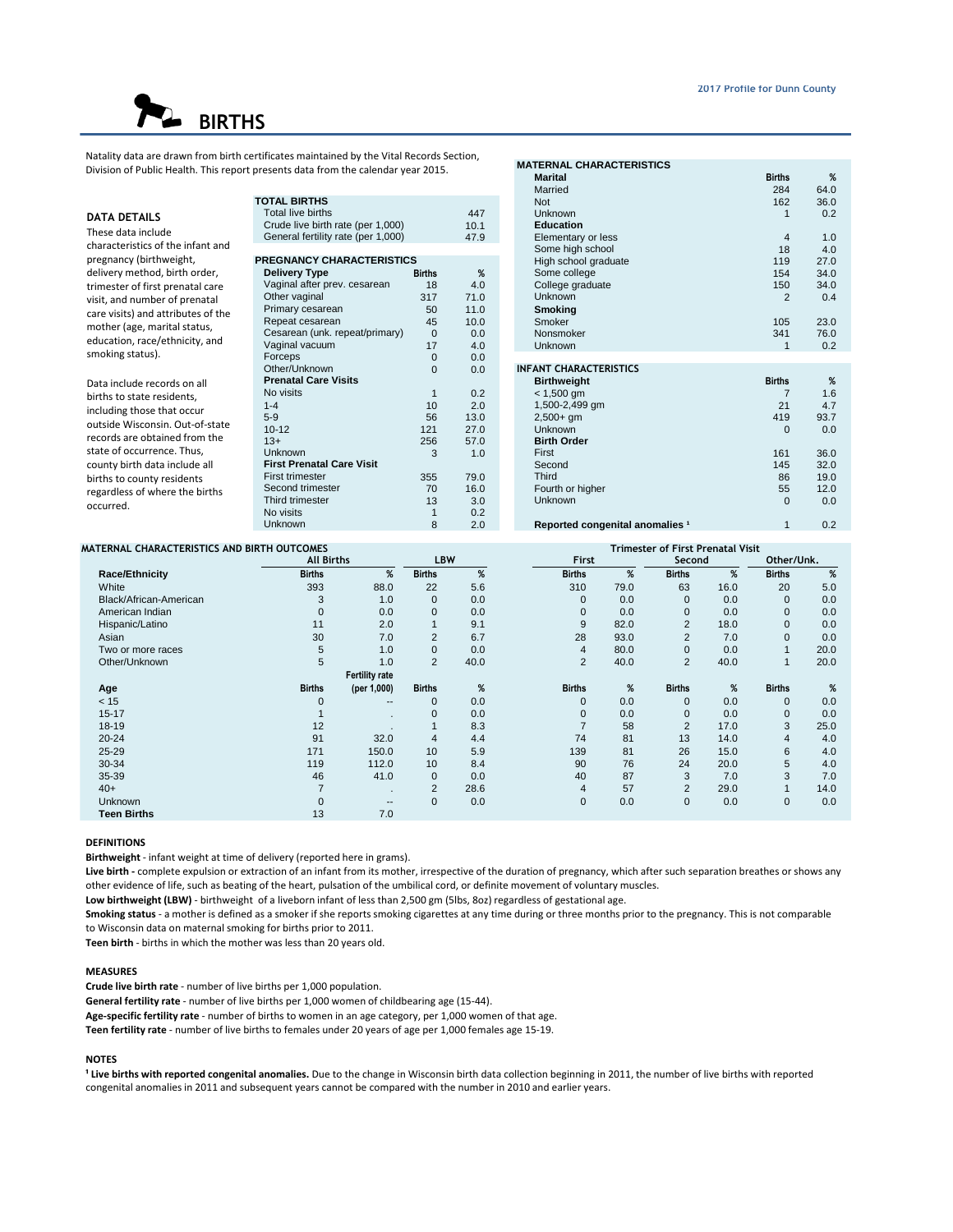Mortality data are drawn from three sources maintained by the Vital Records Section, Division of Public Health: death certificates, infant death certificates matched with the corresponding birth certificates, and fetal death reports (deaths of fetuses of at least 20 weeks of gestation). This report presents data from the calendar year 2015.

#### **DATA DETAILS**

This report presents Wisconsin resident data (deaths of Wisconsin residents). The majority of these deaths occurred in Wisconsin, although death certificates of Wisconsin residents are received from other states and countries as well. Deaths have been assigned to the area where the person lived (usually legal residence), regardless of where the death occurred.

**DEATHS**

|                           |               |             |                                      |              | .        |
|---------------------------|---------------|-------------|--------------------------------------|--------------|----------|
| PERINATAL MORTALITY       |               | Rate        | 55-64                                | 40           | 706.0    |
|                           | <b>Deaths</b> | (per 1,000) | 65-74                                | 48           | 1,216.4  |
| Total perinatal mortality |               |             | 75-84                                | 72           | 4,035.9  |
| Neonatal                  |               | $\sim$      | $85+$                                | 136          | 15,650.2 |
| Fetal                     | 5             |             | <b>Selected Underlying Causes</b>    |              |          |
|                           |               |             | Heart disease (total)                | 77           | 173.2    |
| <b>INFANT MORTALITY</b>   |               | Rate        | Ischemic heart disease               | 40           | 90.0     |
|                           | <b>Deaths</b> | (per 1,000) | Cancer (total)                       | 83           | 186.7    |
| Total infant mortality    |               |             | Trachea/Bronchus/Lung                | 16           |          |
| Neonatal                  |               |             | Colorectal                           |              |          |
| Postneonatal              |               |             | Female breast*                       |              |          |
| <b>Birthweight</b>        |               |             | Cerebrovascular disease              | 10           |          |
| $< 1,500$ gm              |               |             | Lower respiratory disease            | 22           | 49.5     |
| 1,500-2,499 gm            |               |             | Pneumonia and influenza              | 5            |          |
| $2,500+gm$                |               |             | Accidents                            | 24           | 54.0     |
| <b>Unknown</b>            | 0             |             | Motor vehicle                        |              |          |
| <b>Race of Mother</b>     |               |             | <b>Diabetes</b>                      |              |          |
| White                     |               |             | Infectious/Parasitic diseases        |              |          |
| <b>Black</b>              |               |             | Suicide                              | 6            |          |
| Hispanic                  |               |             | Alcohol and Drug Abuse as Underlying |              |          |
| Asian                     |               |             | or Contributing Cause of Death       |              |          |
| Other/Unknown             | 0             | $\sim$      | Alcohol                              | 10           |          |
|                           |               |             | T-1----- -                           | $E^{\wedge}$ | $100 -$  |

| ths of Wisconsin                                                               |                     | <b>TOTAL DEATHS</b><br><b>Total deaths</b><br>Crude death rate (per 100,000)                                                  | 341<br>767.1                                                     |                                         |
|--------------------------------------------------------------------------------|---------------------|-------------------------------------------------------------------------------------------------------------------------------|------------------------------------------------------------------|-----------------------------------------|
| in Wisconsin,<br>are received from<br>en assigned to the<br>ce), regardless of |                     | CHILD AND ADULT MORTALITY<br>Age<br>$1 - 4$<br>$5 - 14$<br>$15 - 19$<br>20-34<br>35-54                                        | <b>Deaths</b><br>$\mathbf{0}$<br>$\Omega$<br>$\Omega$<br>8<br>20 | Rate<br>(per 100,000)<br>196.3          |
| <b>Deaths</b><br>5<br>$\mathbf 0$<br>5                                         | Rate<br>(per 1,000) | 55-64<br>65-74<br>75-84<br>$85+$<br><b>Selected Underlying Causes</b>                                                         | 40<br>48<br>72<br>136                                            | 706.0<br>1,216.4<br>4,035.9<br>15,650.2 |
|                                                                                |                     | Heart disease (total)                                                                                                         | 77                                                               | 173.2                                   |
| <b>Deaths</b>                                                                  | Rate<br>(per 1,000) | Ischemic heart disease<br>Cancer (total)                                                                                      | 40<br>83                                                         | 90.0<br>186.7                           |
| 2<br>$\mathbf 0$<br>$\overline{2}$<br>1                                        |                     | Trachea/Bronchus/Lung<br>Colorectal<br>Female breast*<br>Cerebrovascular disease<br>Lower respiratory disease                 | 16<br>8<br>$\overline{4}$<br>10<br>22                            | 49.5                                    |
| 0                                                                              |                     | Pneumonia and influenza                                                                                                       | 5                                                                |                                         |
| $\mathbf{1}$<br>$\Omega$                                                       |                     | Accidents<br>Motor vehicle<br><b>Diabetes</b>                                                                                 | 24<br>3<br>9                                                     | 54.0                                    |
| $\overline{2}$<br>$\mathbf 0$<br>$\mathbf 0$<br>$\mathbf 0$<br>$\Omega$        |                     | Infectious/Parasitic diseases<br>Suicide<br>Alcohol and Drug Abuse as Underlying<br>or Contributing Cause of Death<br>Alcohol | $\overline{7}$<br>6<br>10                                        |                                         |
|                                                                                |                     | Tobacco use<br>Other drugs                                                                                                    | 59<br>5                                                          | 132.7                                   |

\* Based on female deaths from breast cancer and female population.

## **DEFINITIONS**

**Cause of death** - reported underlying cause of death, as recorded on death certificates. The categories and ICD-10 codes are listed in the Technical Notes.

Fetal death - death occurring prior to the complete expulsion or extraction from its mother of a product of conception; the fetus shows no signs of life such as beating of the heart, pulsation of the umbilical cord, or definite movement of voluntary muscles. Only deaths of fetuses of at least 20 weeks of gestation must be reported in Wisconsin. Fetal death reports do not include induced abortions.

**Infant death** - death of a live-born individual less than one year of age.

**Neonatal death** - death of a live-born infant less than four weeks (28 days) of age.

**Perinatal deaths** - neonatal deaths plus all reported fetal deaths of 20 or more weeks of gestation. **Postneonatal death** - death of an infant between four weeks (28 days) and one year of age.

#### **MEASURES**

**Crude death rate** - number of deaths per 100,000 population.

**Crude cause-specific death rate** - number of deaths from a cause per 100,000 population.

**Death rate by age** - number of deaths in an age group per 100,000 population in that age group.

**Neonatial, postneonatal, and infant death rates** - number of deaths per 1,000 live births.

**Fetal and perinatal death rates** - number of deaths per 1,000 live births and fetal deaths.

**Race-specific and age-specific infant death rates** - deaths per 1,000 live births in that race or weight category.

#### **NOTES**

**Alcohol and Drug Abuse as Underlying or Contributing Cause of Death** provides a count of deaths with any mention of alcohol, tobacco use, or other drugs on the death certificate. A death with more than one of these causes mentioned is counted for each one. For instance, a death that mentions both alcohol and tobacco will be counted in both categories.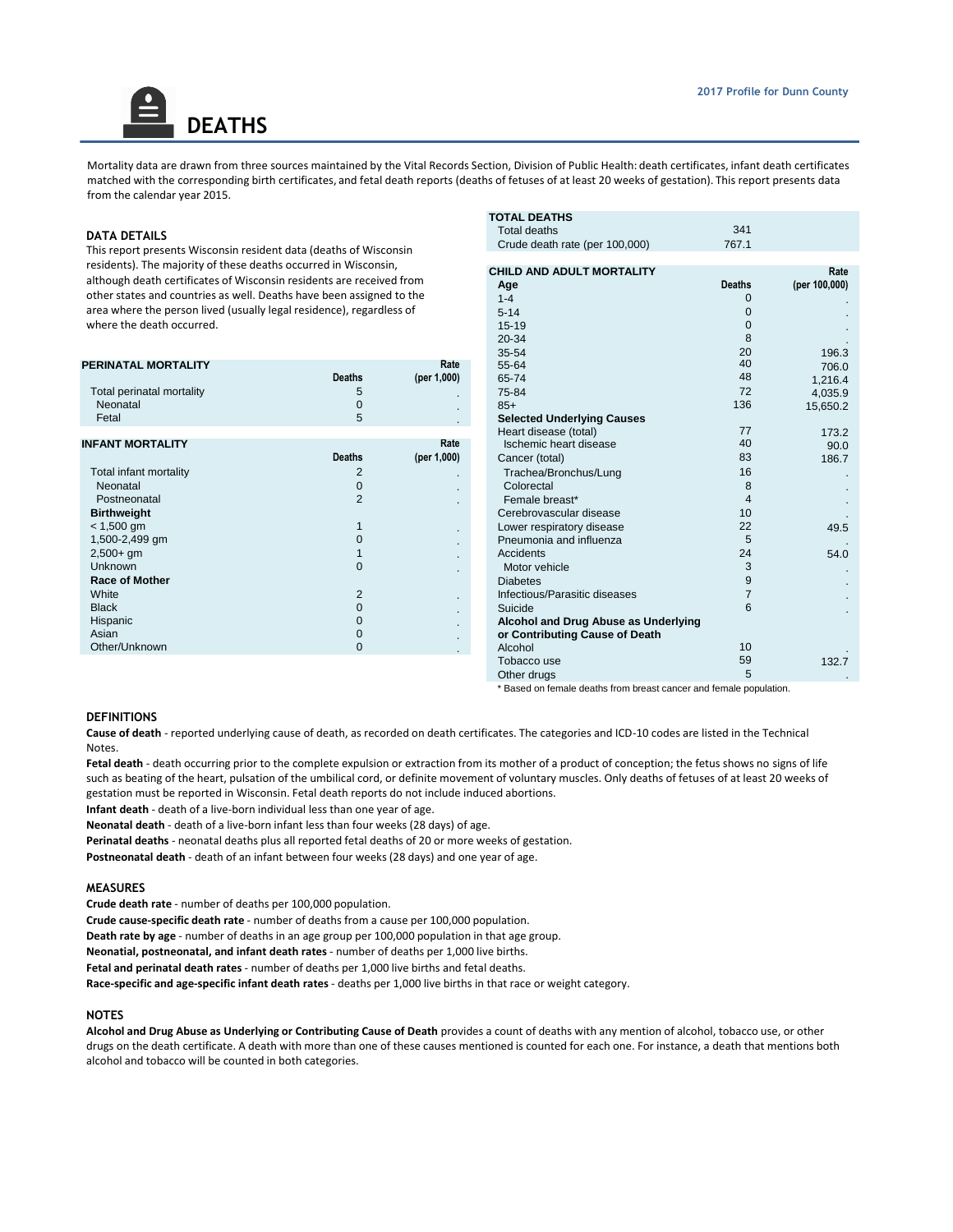

Hospitalization data are obtained from hospital inpatient discharge files prepared by the Health Analytics Section, Division of Public Health (DPH), from data collected by the Wisconsin Hospital Association Information Center. This report presents data from the calendar year 2015.

#### **DATA DETAILS**

Diagnostic definitions used for the categories are based on the principal diagnosis. Hospitalizations are measured as inpatient discharges. Hospitalizations for an individual can occur more than once due to multiple admissions and transferring between hospitals. The diagnoses most affected by transfers are malignant neoplasms, mental disorders, cerebrovascular disease, coronary heart disease, and injury-related diagnoses.

Between 2011 and 2013, the Public Health Profiles included records for Wisconsin residents treated in Minnesota hospitals. From 2014 on, the Public Health Profiles include records for Wisconsin residents treated in both Minnesota and Iowa hospitals. Therefore, counts and rates of hospitalizations in the affected counties changed substantially and caution is advised when comparing across data years. Counts and rates remain underestimated for those counties whose residents receive a significant amount of care in Michigan or Illinois hospitals.

From Quarter 4, 2015, the hospital inpatient discharge data starts to report all diagnoses with ICD-10 code. The Wisconsin Hospital Association Information Center provided the translation of the ICD-10 code for Quarter 4, 2015 to ICD-9 codes to get the data for the whole year. They used the CMS standard described at http://www.nber.org/gem/GEMs-CrosswalksBasicFAQ.pdf. This report used their translated codes. Due to definition changes for some diagnoses between ICD-9 and ICD-10 codes (asthma for example), caution is advised when comparing 2015 and forward data with previous years of data.

| <b>TOTAL HOSPITALIZATIONS</b> |                | Rate        |            | Average  | Charge     |                                                        |                |             |            |          |            |
|-------------------------------|----------------|-------------|------------|----------|------------|--------------------------------------------------------|----------------|-------------|------------|----------|------------|
|                               | Cases          | (per 1,000) | LOS        | charge   | per capita | Cause by selected age group                            |                | Rate        |            | Average  | Charge     |
| Total                         | 2,901          | 65.3        | 4.1        | \$26.602 | \$1,736    |                                                        | Cases          | (per 1,000) | <b>LOS</b> | charge   | per capita |
| Age                           |                |             |            |          |            | <b>DIABETES</b>                                        |                |             |            |          |            |
| < 18                          | 448            | 46.4        | 3.3        | \$16.153 | \$750      | Total                                                  | 35             | 0.8         | 3.6        | \$23,133 | \$18       |
| 18-44                         | 675            | 39.5        | 3.4        | \$17,751 | \$701      | $65+$                                                  | 9              |             |            |          |            |
| 45-64                         | 688            | 61.9        | 4.4        | \$33,249 | \$2,057    | <b>CARDIOVASCULAR DISEASE</b>                          |                |             |            |          |            |
| $65+$                         | 1,090          | 165.2       | 4.7        | \$32,181 | \$5,316    | <b>Coronary Heart Disease</b>                          |                |             |            |          |            |
|                               |                |             |            |          |            | Total                                                  | 95             | 2.1         | 4.5        | \$71.640 | \$153      |
| Cause by selected age group   |                | Rate        |            | Average  | Charge     | 45-64                                                  | 33             | 3.0         | 3.3        | \$71,985 | \$214      |
|                               | Cases          | (per 1,000) | <b>LOS</b> | charge   | per capita | $65+$                                                  | 61             | 9.2         | 5.2        | \$71,837 | \$664      |
| <b>INJURY-RELATED</b>         |                |             |            |          |            | Cerebrovascular Disease                                |                |             |            |          |            |
| Injury: All                   |                |             |            |          |            | Total                                                  | 86             | 1.9         | 4.2        | \$32,307 | \$62       |
| Total                         | 260            | 5.8         | 4.9        | \$44,492 | \$260      | 45-64                                                  | 26             | 2.3         | 4.8        | \$36,856 | \$86       |
| < 18                          | 9              |             |            |          |            | $65+$                                                  | 56             | 8.5         | 4.0        | \$28,574 | \$242      |
| 18-44                         | 58             | 3.4         | 5.3        | \$46,787 | \$159      | <b>CHRONIC PULMONARY DISEASE</b>                       |                |             |            |          |            |
| 45-64                         | 63             | 5.7         | 4.8        | \$48,111 | \$273      | Asthma                                                 |                |             |            |          |            |
| $65+$                         | 130            | 19.7        | 4.9        | \$42,691 | \$841      | Total                                                  | 17             |             |            |          |            |
| <b>Injury: Hip Fracture</b>   |                |             |            |          |            | <18                                                    | $\mathbf{1}$   |             |            |          |            |
| Total                         | 42             | 0.9         | 4.9        | \$37,649 | \$36       | 18-44                                                  | 2              |             |            |          |            |
| $65+$                         | 39             | 5.9         | 4.9        | \$37,516 | \$222      | 45-64                                                  | 10             |             |            |          |            |
| <b>Injury: Poisonings</b>     |                |             |            |          |            | $65+$                                                  | $\overline{4}$ |             |            |          |            |
| Total                         | 12             |             |            |          |            | Other Chronic Obstructive Pulmonary Disease            |                |             |            |          |            |
| 18-44                         | $\overline{7}$ |             |            |          |            | Total                                                  | 100            | 2.2         | 4.4        | \$18,633 | \$42       |
| DRUG and ALCOHOL USE          |                |             |            |          |            | 45-64                                                  | 37             | 3.3         | 4.3        | \$19,603 | \$65       |
| Alcohol-Related               |                |             |            |          |            | $65+$                                                  | 60             | 9.1         | 4.5        | \$17,550 | \$160      |
| Total                         | 77             | 1.7         | 3.4        | \$8.728  | \$15       | PNEUMONIA and INFLUENZA                                |                |             |            |          |            |
| 18-44                         | 23             | 1.3         | 3.7        | \$11,793 | \$16       | Total                                                  | 137            | 3.1         | 4.6        | \$19,735 | \$61       |
| 45-64                         | 40             | 3.6         | 3.0        | \$5,998  | \$22       | < 18                                                   | 13             |             |            |          |            |
| Drug-related                  |                |             |            |          |            | 45-64                                                  | 37             | 3.3         | 4.5        | \$21.647 | \$72       |
| Total                         | 27             | 0.6         | 3.5        | \$5,655  | \$3        | $65+$                                                  | 84             | 12.7        | 4.9        | \$18,827 | \$240      |
| 18-44                         | 21             | 1.2         | 3.7        | \$5,795  | \$7        | <b>NEOPLASMS</b>                                       |                |             |            |          |            |
| <b>MENTAL DISORDERS</b>       |                |             |            |          |            | <b>Malignant Neoplasms (Cancers): All</b>              |                |             |            |          |            |
| Total                         | 196            | 4.4         | 6.6        | \$13.144 | \$58       | Total                                                  | 137            | 3.1         | 5.6        | \$50,243 | \$155      |
| < 18                          | 30             | 3.1         | 5.8        | \$11,748 | \$37       | 18-44                                                  | 9              |             |            |          |            |
| 18-44                         | 104            | 6.1         | 6.4        | \$11,695 | \$71       | 45-64                                                  | 55             | 4.9         | 5.5        | \$52.111 | \$258      |
| 45-64                         | 36             | 3.2         | 7.8        | \$16,720 | \$54       | $65+$                                                  | 72             | 10.9        | 5.8        | \$49,134 | \$536      |
| $65+$                         | 26             | 3.9         | 6.7        | \$15,598 | \$61       | Neoplasms: Female Breast (rates for female population) |                |             |            |          |            |
| PREVENTABLE HOSPITALIZATIONS  |                |             |            |          |            | Total                                                  | 5              |             |            |          |            |
| Total                         | 522            | 11.7        | 4.3        | \$19,341 | \$227      | <b>Neoplasms: Colorectal</b>                           |                |             |            |          |            |
| < 18                          | 33             | 3.4         | 3.3        | \$26,325 | \$90       | Total                                                  | 23             | 0.5         | 5.2        | \$41,659 | \$22       |
| 18-44                         | 46             | 2.7         | 3.8        | \$20,691 | \$56       | $65+$                                                  | 12             |             |            |          |            |
| 45-64                         | 156            | 14.0        | 4.2        | \$21,589 | \$303      | <b>Neoplasms: Lung</b>                                 |                |             |            |          |            |
| $65+$                         | 287            | 43.5        | 4.5        | \$17,099 | \$744      | Total                                                  | $\mathbf{1}$   |             |            |          |            |

**DEFINITIONS**

**Length of stay (LOS) -** average duration, in days, of a single episode of hospitalization for an individual with the specified condition.

**Preventable hospitalizations** - Hospitalizations for conditions where timely and effective ambulatory care can reduce the likelihood of hospitalization (see Technical Notes).

#### **MEASURES**

**Average charge -** total charges within a particular diagnostic category and age group divided by the number of discharges with reported charges in that group.

**Charge per capita -** total charges divided by the estimated total population (within age groups: age-specific charges divided by the estimated age-specific population).

**Rate of discharge -** number of discharges in that diagnostic category and age group per 1,000 population in that age group.

**Rate of discharge for female breast neoplasms** - number of discharges in that diagnostic category per 1,000 women.

#### **NOTES**

Length of stay and charge outliers were defined as values below the first percentile or above the 99th percentile (i.e., the highest 1 percent and the lowest 1 percent). In these cases, the length of stay or charge was set to the first or 99th percentile value. Since reporting of charges is optional for lengths of stay over 100 days, the charges for those cases with a missing charge and length of stay over 100 days were also set to the 99th percentile value.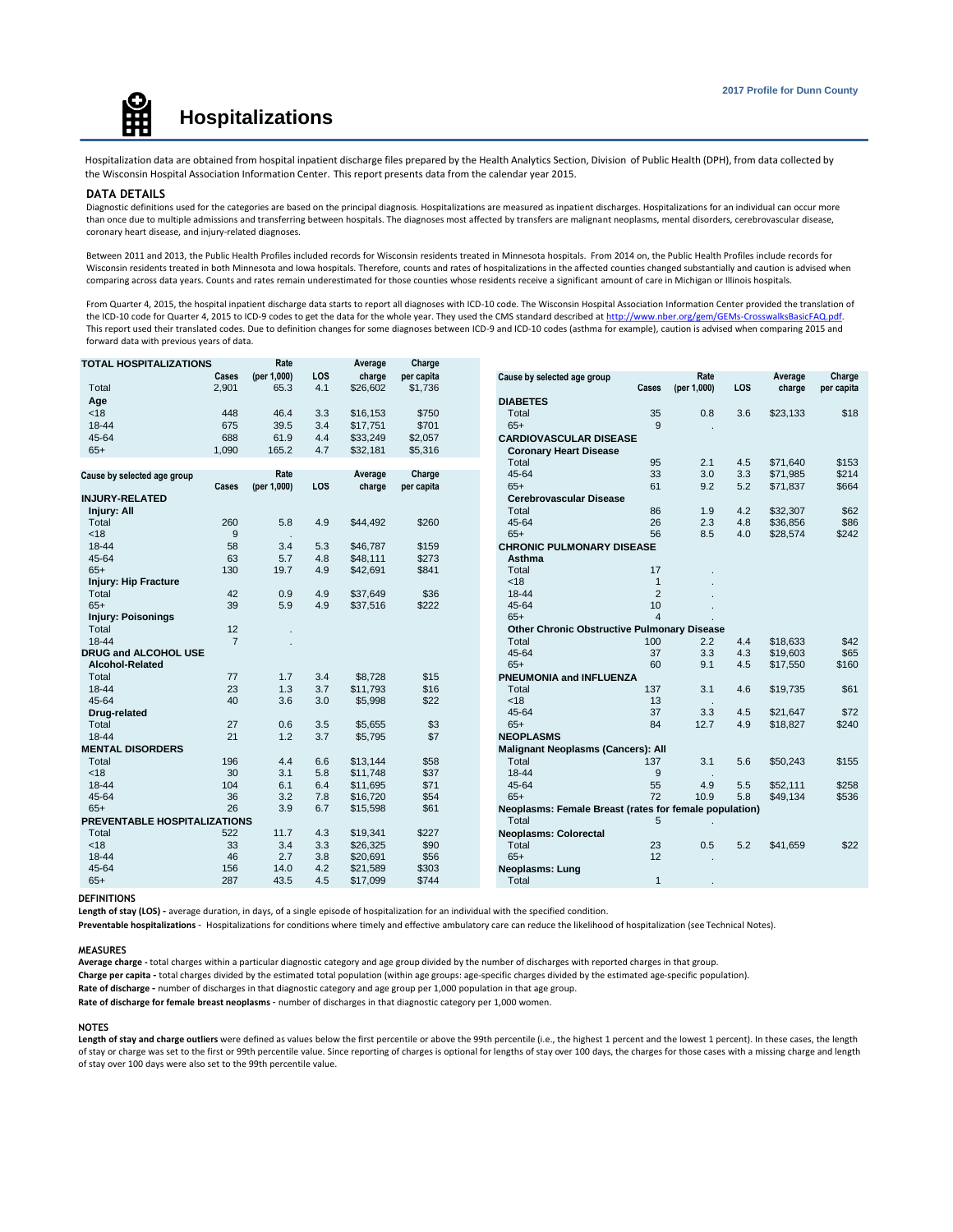**Population** 

The population by age, sex, race, and ethnicity was estimated for July 1, 2015, by the Health Analytics Section, Division of Public Health. Estimates of poverty and median household income in Wisconsin were obtained from the U.S. Census Bureau's Small Area Income and Poverty Estimates (SAIPE) program website. Employment statistics (civilian labor force, unemployment rate, and average wage) were obtained from the Division of Workforce Solutions, Wisconsin Department of Workforce Development.

| POPULATION ESTIMATES                           |        |        |              | <b>POVERTY ESTIMATES</b>                     | Estimate (%) | $(C.I. \pm)$ |
|------------------------------------------------|--------|--------|--------------|----------------------------------------------|--------------|--------------|
| <b>Total 2015</b>                              |        |        | 44,460       | All ages                                     | 13.5%        | 2.4%         |
| County population rank (1-72)                  |        |        | 32           | Ages 0-17                                    | 16.2%        | 3.1%         |
| Population per square mile                     |        |        | 52           |                                              |              |              |
| County rank in population density (1-72)       |        |        | 35           | <b>EMPLOYMENT</b>                            |              |              |
| Population growth 2011-2015                    |        |        | 586          | Average wage for jobs covered                |              |              |
| County rank in 5-year population growth (1-72) |        |        | 21           | by unemployment compensation                 |              |              |
|                                                |        |        |              | (place of work)                              |              | \$38,734     |
|                                                | Female | Male   | <b>Total</b> |                                              |              |              |
| Total                                          | 21,940 | 22,521 | 44,460       | <b>LABOR FORCE ESTIMATES</b>                 |              | Annual       |
| Age                                            |        |        |              |                                              |              | Average      |
| $0 - 14$                                       | 3,580  | 3,750  | 7,330        | Civilian labor force                         |              | 23,693       |
| $15 - 17$                                      | 1,200  | 1,115  | 2,320        | Unemployment rate                            |              | 4.6%         |
| 18-19                                          | 770    | 783    | 1,550        | five-year avg. unemployment rate (2010-2014) |              | 5.62%        |
| $20 - 24$                                      | 2,880  | 3,263  | 6,140        |                                              |              |              |
| 25-44                                          | 4,490  | 4,900  | 9,390        | Median household income                      |              | \$53,082     |
| 45-64                                          | 5,470  | 5,650  | 11,120       | Rank in median household income (1-72)       |              | 32           |
| 65-84                                          | 2,970  | 2,760  | 5,730        |                                              |              |              |
| $85+$                                          | 580    | 293    | 870          |                                              |              |              |
| <b>Race/Ethnicity</b>                          |        |        |              |                                              |              |              |
| White                                          | 20,600 | 21,030 | 41,630       |                                              |              |              |
| African American                               | 180    | 280    | 450          |                                              |              |              |
| American Indian                                | 100    | 90     | 190          |                                              |              |              |
| Hispanic                                       | 360    | 470    | 830          |                                              |              |              |
| Asian                                          | 700    | 650    | 1,350        |                                              |              |              |

|     | <b>POVERTY ESTIMATES</b>                     | Estimate (%) | $(C.I. \pm)$ |
|-----|----------------------------------------------|--------------|--------------|
| 60  | All ages                                     | 13.5%        | 2.4%         |
| 32  | Ages 0-17                                    | 16.2%        | 3.1%         |
| 52  |                                              |              |              |
| 35  | <b>EMPLOYMENT</b>                            |              |              |
| 86  | Average wage for jobs covered                |              |              |
| 21  | by unemployment compensation                 |              |              |
|     | (place of work)                              |              | \$38,734     |
| tal |                                              |              |              |
| 60  | <b>LABOR FORCE ESTIMATES</b>                 |              | Annual       |
|     |                                              |              | Average      |
| 30  | Civilian labor force                         |              | 23,693       |
| 20  | Unemployment rate                            |              | 4.6%         |
| 50  | five-year avg. unemployment rate (2010-2014) |              | 5.62%        |
| 40  |                                              |              |              |
| 90  | Median household income                      |              | \$53,082     |
| 20  | Rank in median household income (1-72)       |              | 32           |
|     |                                              |              |              |

## **DEFINITIONS**

**Civilian labor force -** includes all persons 16 years of age or over who are either working or looking for work. This statistic does **not** include members of the armed forces; "discouraged workers" who are not actively seeking employment, about to start a new job, or waiting to be called back from a layoff; or other people (such as students or retired persons) not working or looking for work.

**Employed persons -** individuals 16 years or older who worked for pay anytime during the week that includes the 12th day of the month, or who worked unpaid for 15 hours or more in a family-owned business, or who were temporarily absent from their jobs due to illness, bad weather, vacation, labor dispute, or personal reasons.

**Unemployed persons** - individuals 16 years or older who had no employment, were available for work, and either actively seeking employment, about to start a new job, or waiting to be called back from a layoff.

## **NOTES**

**Estimated populations** are reported rounded to the nearest 10.

The **race/ethnicity categories** are mutually exclusive (racial categories exclude Hispanics). Estimated populations are reported rounded to the nearest 10.

Poverty Estimates - A 90 percent confidence interval (C.I. ±) is printed in a column next to each estimated value; this means that 90 percent of similar surveys would obtain an estimated value within the confidence interval specified.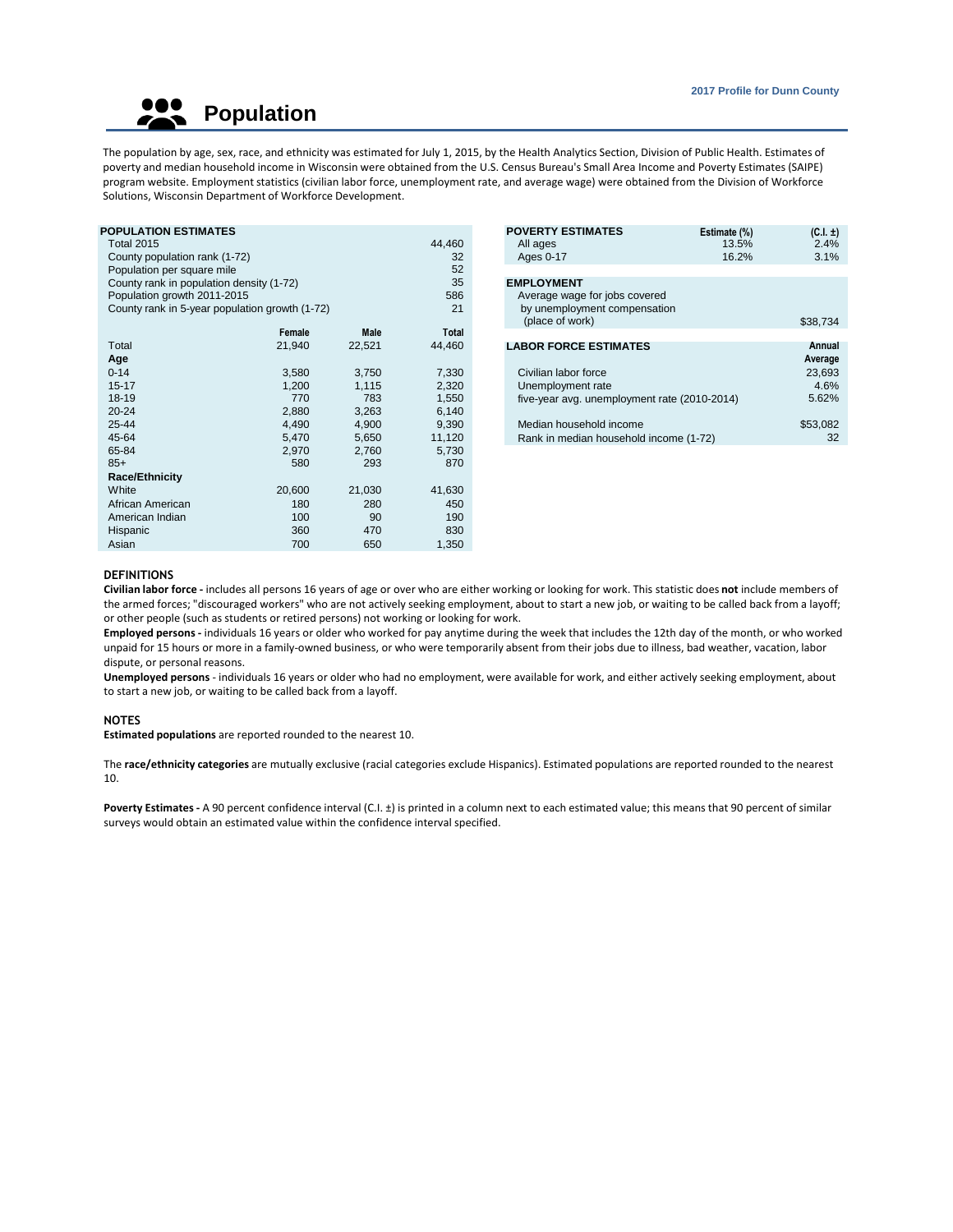Cancer incidence data are compiled from reports submitted by Wisconsin hospitals, clinics, and physicians to the Wisconsin Cancer Reporting System (WCRS), Health Analytics Section, Division of Public Health, as mandated under Wis. Stat. § 255.04. This report presents cancer incidence data for cases diagnosed in the calendar year 2014 (the latest data available).

#### **DATA DETAILS**

 **Cancer** 

The data presented are for primary invasive cancers (excluding noninvasive cases), except for premalignant bladder cancers, among Wisconsin residents. Primary cancers are defined by the site from which cancer originates; metastatic cancers that have spread from other original sites are not included. The county designation is based on a patient's residence at the time of diagnosis. WCRS currently has interstate data exchange with 46 other states to capture resident cases diagnosed or treated in other states. (*Minnesota does not participate in the interstate exchange system, so cancer cases from counties on the Minnesota border may not be reported, unless voluntarily reported by Minnesota facilities.)* Late reporting from facilities result in those cases being added retrospectively and therefore the most recent year (2015) may be less complete than previous years. A high degree of variation is expected among counties, and counties with smaller populations (under 20,000) and fewer cases (under 20) have rates that are unstable over time. Case counts less than 6 are suppressed to protect patient confidentiality.

| <b>PRIMARY SITE</b> |       | Crude incidence rate | Age-adiusted rate | Lower CI for | Upper CI for              |
|---------------------|-------|----------------------|-------------------|--------------|---------------------------|
|                     |       |                      |                   |              | Age-Adjusted Age-Adjusted |
|                     | Cases | (per 100,000)        | (per 100,000)     | rate         | rate                      |
| Female breast       | 35    | 159.4                | 147               | 99.7         | 209.2                     |
| Melanoma            | 14    | 31.6                 | 28.6              | 15           | 49.7                      |
| Colorectal          | 21    | 47.4                 | 44.1              | 26.9         | 68.4                      |
| Lung and bronchus   | 23    | 51.9                 | 45.8              | 28.7         | 69.8                      |
| Prostate            | 29    | 129.8                | 106.7             | 70.7         | 156.1                     |
| Total               | 204   | 460.4                | 414.9             | 358          | 478.6                     |

\*Rates include cases per 100,000 sex-specific population

#### **MEASURES**

**Cancer Incidence** – newly diagnosed cancer cases during a specific time period, as reported to the Wisconsin Cancer Reporting System (WCRS).

**Age adjusted Lower and Upper Confidence intervals** - the upper and lower limits of a 95% confidence interval. **Crude incidence rate** – the number of cancer cases per 100,000 population for the population at risk for developing the disease. Crude rates are useful in determining the actual number of cases within a local population.

**Age-adjusted incidence rate** – the incidence rate adjusted to a standard 2000 U.S. population, to account for different age distributions between populations. Age-adjusted incidence rates are better indicators of relative burden than unadjusted (crude) rates for comparing rates across geographic areas or between subgroups of the population that have different age distributions. **Case counts** – each cancer case is reported, so if one patient has two primary cancers, two cases are counted as incidence, although the number of patients with multiple cancers is very small. Reports from multiple facilities for the same case are consolidated into one final case report.

**Confidence Intervals** - Confidence intervals are shown for age-adjusted rates and contains upper and lower limits with 95% probability of the incidence rate. The larger the confidence interval, the less precise the estimate and overlapping confidence intervals indicate the difference between rates is not statistically significant.

**Resource**: Detailed, mapped data for additional cancer sites by county in Wisconsin are available at Cancer-Rates. Infohttp://www.cancer-rates.info/wi/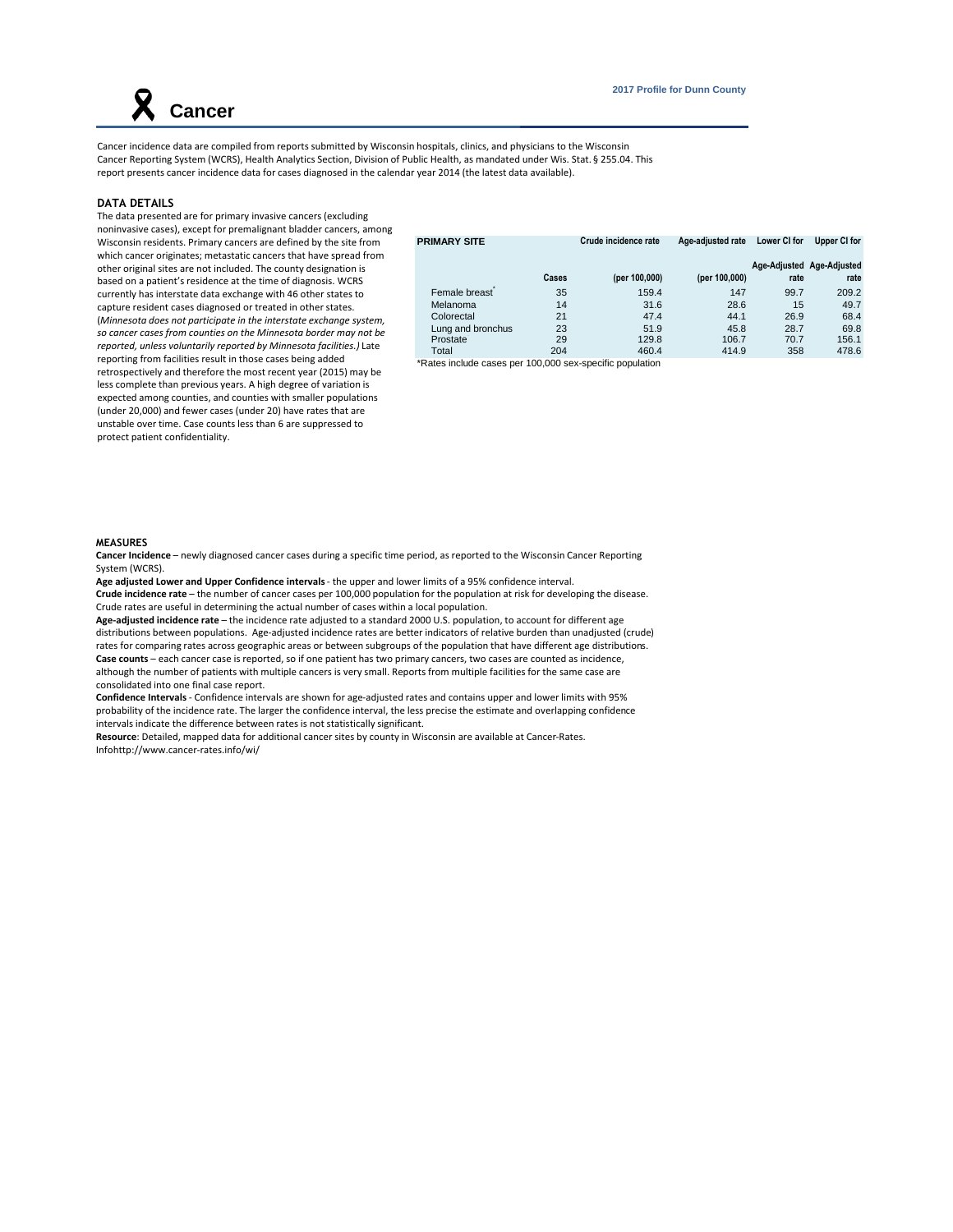

# **Communicable Diseases**

Data for communicable diseases are shown for selected reportable diseases. Numbers of confirmed cases were obtained from the Bureau of Communicable Diseases, Division of Public Health. Wisconsin Stat. ch. 252 and Wis. Admin. Code ch. DHS 145 require the surveillance and control of certain communicable diseases. This report presents data from the calendar year 2015.

## **DATA DETAILS**

Completeness of reporting varies by disease. The figures for a county or region refer to reported cases among residents of that county or region, regardless of where the disease was contracted.

Specific counts for a year are subject to some slight changes over time as medical tests reveal previously unidentified cases or change previous diagnoses.

#### **NOTES**

The symbol "<5" denotes that the number of reported cases is between 1 and 4. The exact number is suppressed to maintain confidentiality.

**HepC:** The totals for HepC include 25 cases with unknown county, and 252 cases from Department of Correction.

| <b>DISEASE</b>                             | Cases           |
|--------------------------------------------|-----------------|
| <b>Babesiosis</b>                          | $<$ 5           |
| Blastomycosis                              | $\mathbf 0$     |
| Campylobacter enteritis                    | 6               |
| Cryptosporidiosis                          | $\overline{7}$  |
| E.coli, shiga toxin-producing (STEC)       | 5               |
| Ehrlichiosis/Anaplasmosis                  | 10              |
| Giardiasis                                 | $<$ 5           |
| Haemophilus influenzae, invasive           | $\mathbf{0}$    |
| Yersiniosis                                | $\mathbf{0}$    |
| Listeriosis                                | $\overline{0}$  |
| Hepatitis B*                               | $\Omega$        |
| <b>Hepatitis C</b>                         | 23              |
| Influenza-associated hospitalization       | 10 <sup>1</sup> |
| Legionnaires'                              | $\Omega$        |
| Lyme                                       | 35              |
| <b>Measles</b>                             | $\mathbf 0$     |
| N. meningitidis (Meningococcal disease)    | $\overline{0}$  |
| Meningitis, other bacterial                | $\mathbf{0}$    |
| <b>Mumps</b>                               | $\overline{0}$  |
| Pertussis                                  | $\overline{0}$  |
| Salmonellosis                              | 10              |
| <b>Shigellosis</b>                         | $<$ 5           |
| Streptococcus pneumoniae, invasive         | $<$ 5           |
| Streptococcal diseases, all other          | $<$ 5           |
| Tuberculosis                               | $\Omega$        |
| <b>Sexually Transmitted Disease</b>        |                 |
| Chlamydia trachomatis                      | 159             |
| Gonorrhea                                  | 10              |
| <b>Syphilis</b>                            | $\Omega$        |
| *Includes all positive HBsAq test results. |                 |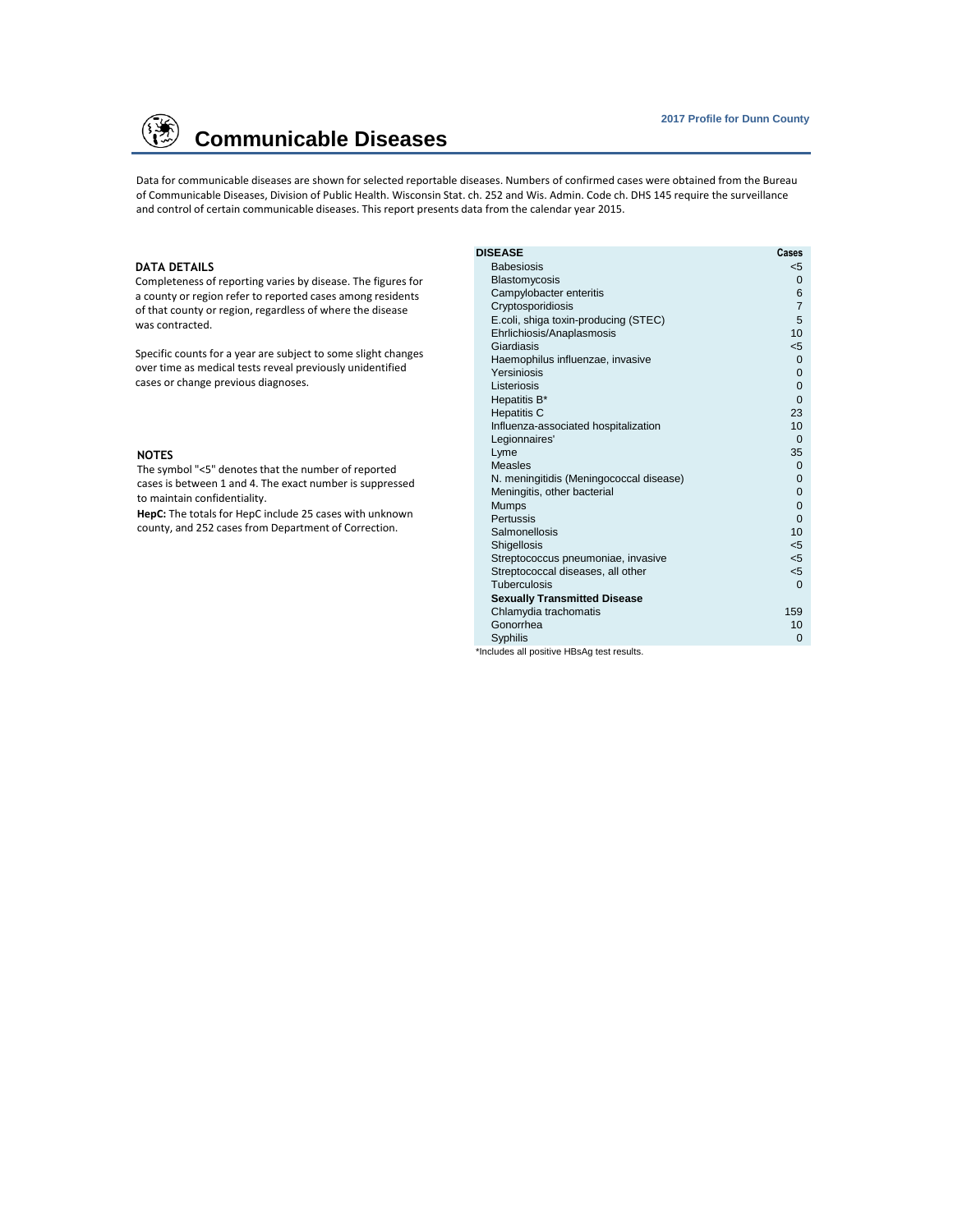# **Motor Vehicle Crashes**

Data on injuries and fatalities in motor vehicle crashes are obtained from the WisDOT-DMV Traffic Accident Database of the Wisconsin Department of Transportation (DOT). This report presents data from the calendar year 2015.

#### **DATA DETAILS**

These data are based on location of crash, not on residence.

Motor vehicle crash data are occurrence data from the county in which the crash took place. (Most other data in the Profiles are based on the county of residence.) County statistics on persons injured and killed therefore do not include county residents who were injured or killed outside the county, and may include persons who are residents of other counties or other states.

| TYPE OF MOTOR VEHICLE CRASH | Persons Injured | <b>Persons Killed</b> |
|-----------------------------|-----------------|-----------------------|
| All crashes                 | 262             | 6                     |
| Alcohol-related             | 27              | 4                     |
| With citation for OWI       | 29              | 0                     |
| With citation for speeding  | 45              | 0                     |
| Motorcyclist                | 20              | $\overline{2}$        |
| <b>Bicyclist</b>            |                 | 0                     |
| Pedestrian                  | 12              | 0                     |
|                             |                 |                       |

#### **DEFINITIONS**

**Persons injured** - persons who were physically harmed or complained of physical harm from injuries received in the crash, but did not die within 30 days of the crash.

**Persons killed** - were all persons who died within 30 days from injuries received in the crash.

**Alcohol-related crash** - a crash in which either a driver, bicyclist, or pedestrian is listed on a police or coroner report as drinking alcohol before the crash. **Crashes with a citation for OWI** - crashes in which a law enforcement official has issued a citation for violation of Wis. Stat. § 346.63, "operating under influence of intoxicant or other drug."

### **NOTES**

These data are reported by state and local law enforcement agencies. Because crash data are from a different source, the number of "Persons Killed" in motor vehicle crashes will not match the number of deaths from "Accidents, Motor Vehicle" in the profile's Child and Adult Mortality section.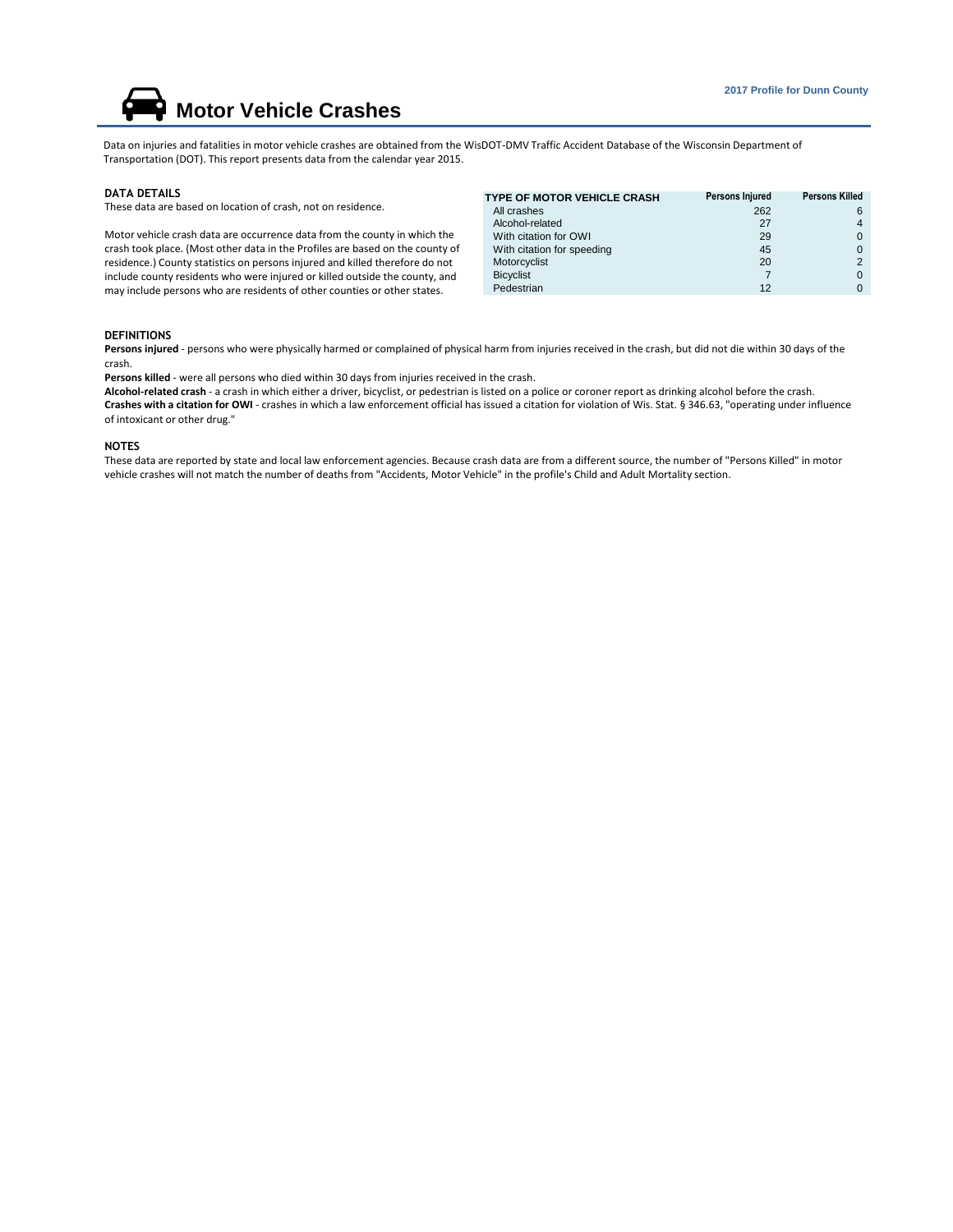## **ABOUT THE DATA: DOCUMENTATION**

Public Health Profiles, Wisconsin 2017, presents select data on population characteristics, births, deaths, morbidity, local health departments, longterm care, and hospitalizations in Wisconsin for calendar year 2015. The data were selected to profile important aspects of public health for the state as a whole, each of the 72 counties, the five Division of Public Health (DPH) regions, the seven perinatal regions, as well as 34 additional sub-county local health departments and municipalities. Local public health professionals and others seeking general information about the health of Wisconsin's population use these data to establish yearly goals, conduct community health assessments, write grant proposals, and develop education and outreach programs.

The Wisconsin Department of Health Services (DHS) provided funds for developing and disseminating this report. This report is produced by the Health Analytics Section.

Most of the statistics included in this report came from data systems maintained in DPH. The DPH Health Analytics section provided mortality, birth, and infant mortality data; 2015 population estimates; cancer incidence for 2014 (latest available); and prepared hospitalization data from the inpatient discharge files, with data collected by the Wisconsin Hospital Association Information Center. The DPH Office of Policy and Practice Alignment compiled Local Health Department Survey data for 2015 collected online via Select Survey. The Bureau of Communicable Diseases provided morbidity data and immunization data. The Bureau of Community Health Promotion, Special Supplemental Nutrition Program for Women, Infants and Children (WIC), provided WIC participant data. The Bureau of Environmental and Occupational Health provided licensed establishment data.

Nursing home data were provided by the Division of Quality Assurance. Community Options Program data and Medicaid Waiver data were provided by the Bureau of Long-Term Support, Division of Long Term Care. Data for eligible and waiting clients were also provided by this bureau. Family Care data were derived from the Wisconsin Managed Care database. All of these entities are in the Department of Health Services.

Employment data were provided by the Bureau of Workforce Information, Division of Workforce Solutions, Wisconsin Department of Workforce Development.

Motor vehicle crash data are maintained by the Wisconsin Department of Transportation (DOT), Division of Motor Vehicles, Traffic Accident Section. Figures were compiled from that source by the Bureau of Transportation Safety in DOT's Division of State Patrol.

Comments, suggestions, and requests for information may be addressed to: Health Analytics Section Division of Public Health P.O. Box 2659 Madison, WI 53701-2659 Email: dhshealthstats@wisconsin.gov

## **Suggested citation:**

Wisconsin Department of Health Services, Division of Public Health, Office of Health Informatics, Health Analytics Section. Public Health Profiles, Wisconsin 2016 (P-45358-17). August 2017.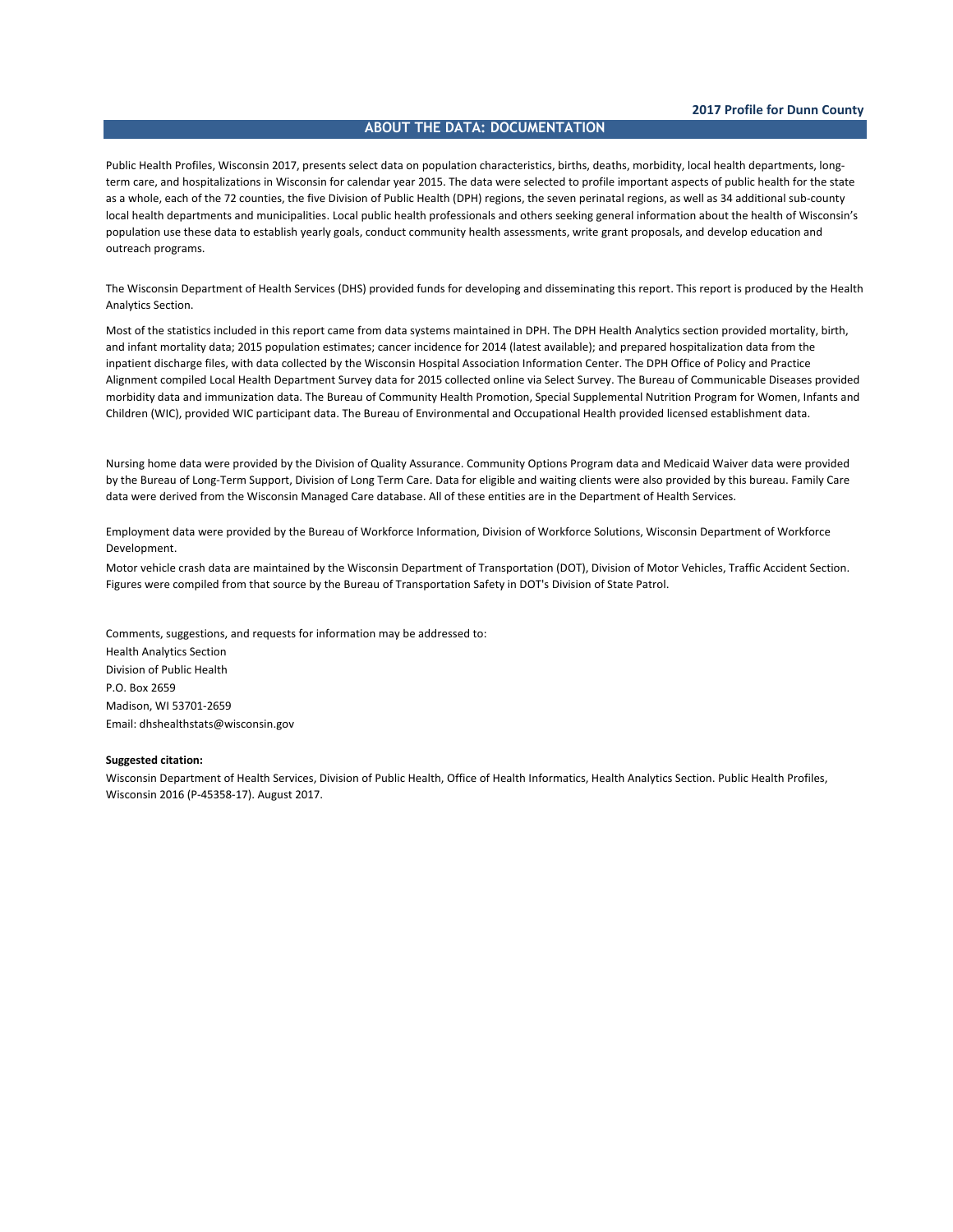# **Formulas for Birth and Death Rates**

## **Births**

| Crude live birth rate             | $= 1,000$          | x | Number of resident live births<br>Total resident population                                                |
|-----------------------------------|--------------------|---|------------------------------------------------------------------------------------------------------------|
| General fertility rate            | $= 1,000$          | X | Number of resident live births<br>Number of females ages 15-44                                             |
| Age-specific fertility rate       | $= 1,000$          | x | Number of resident live births in age category<br>Number of females in age category                        |
| Teen fertility rate               | $= 1,000$          | x | Number of resident live births to females under 20 years of age<br>Number of females under 20 years of age |
| <b>Deaths</b>                     |                    |   |                                                                                                            |
| Crude death rate                  | $= 100,000 \times$ |   | Number of resident deaths<br>Total resident population                                                     |
| Crude cause-specific death rate   | $= 100,000 \times$ |   | Number of resident deaths from cause<br>Total resident population                                          |
| Fetal death rate                  | $= 1,000$          | x | Number of resident fetal deaths<br>Total resident live births and fetal deaths                             |
| Neonatal death rate               | $= 1,000$          | x | Number of resident neonatal deaths<br>Total resident live births                                           |
| Postneonatal death rate           | $= 1,000$          | x | Number of resident postneonatal deaths<br>Total resident live births                                       |
| Perinatal death rate              | $= 1,000$          | x | Number of resident fetal and neonatal deaths<br>Total resident live births and fetal deaths                |
| Infant death rate                 | $= 1,000$          | x | Number of resident infant deaths<br>Total resident live births                                             |
| Race-specific infant death rate   | $= 1,000$          | x | Number of infant deaths to mothers in race category<br>Number of live births to mothers in race category   |
| Weight-specific infant death rate | $= 1,000$          | x | Number of infant deaths in birthweight category<br>Number of live births in birthweight category           |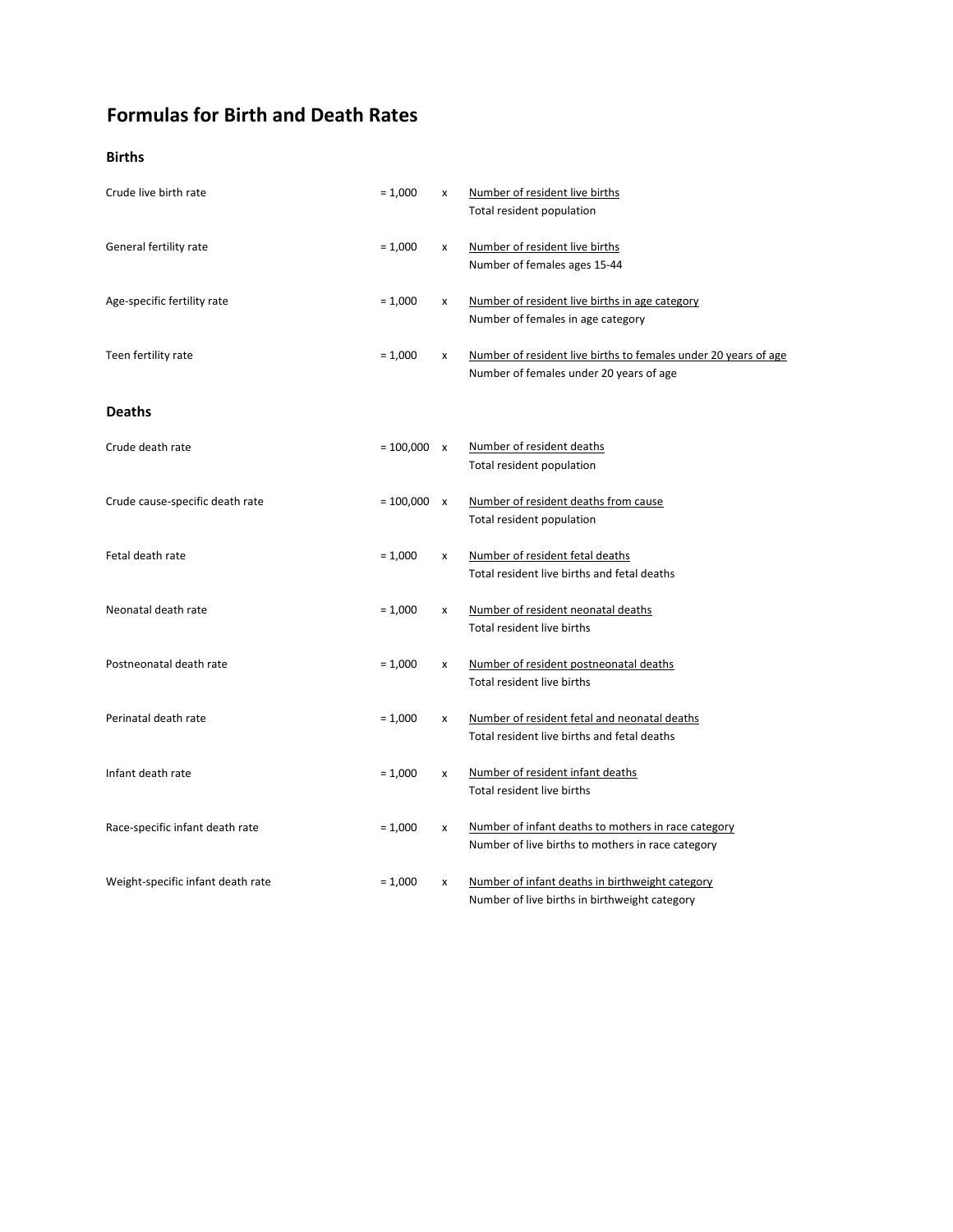# **Rates**

Most rates per population included in the Public Health Profiles were calculated using 2014 population data. A crude rate is the number of events per 1,000 (or 10,000 or 100,000) people. It is called "crude" because its magnitude may be affected by the population's age distribution. In contrast, an agespecific or age-standardized rate considers age distribution, and would be preferred over a crude rate for comparisons between populations with different age distributions.

Rates for some events were not calculated. For most measures numerators of fewer than 20 events (indicated by ".") were judged to be too small to calculate rates that are meaningful; such rates would be misleadingly unstable over time because small annual fluctuations in the number of events can create large changes in a rate. Calculation of other rates was not done for other reasons (indicated by "--"); for example, the population base for a fertility rate for females under 15 years old cannot be estimated accurately.

# **Categories of Underlying Cause of Death**

| <b>Description</b>                       | ICD-10 CODE                                                       |
|------------------------------------------|-------------------------------------------------------------------|
| <b>Infectious and Parasitic Diseases</b> | A00-B99                                                           |
| <b>Total Malignant Neoplasms</b>         | C00-C97                                                           |
| Trachea, bronchus, lung cancer           | C33-C34                                                           |
| <b>Breast cancer</b>                     | C <sub>50</sub>                                                   |
| Colorectal cancer                        | C18-C21                                                           |
|                                          |                                                                   |
| <b>Diabetes</b>                          | E10-E14                                                           |
| Diseases of the Heart                    | 100-109, 111, 113, 120-151                                        |
|                                          |                                                                   |
| Ischemic heart disease                   | $120 - 125$                                                       |
| Cerebrovascular Disease                  | $160 - 169$                                                       |
| Pneumonia and Influenza                  | $J09-J18$                                                         |
| <b>Chronic Lower Respiratory Disease</b> | J40-J47                                                           |
| <b>Total Accidents</b>                   | V01-X59, Y85-Y86                                                  |
| Motor vehicle accidents (crashes)        | V02-V04, V09.0-V09.2, V12-V14, V19.0-V19.2, V19.4-V19.6, V20-V79, |
|                                          | V80.3-V80.5,                                                      |
|                                          | V81.0-V81.1, V82.0-V82.1, V83-V86,                                |
|                                          | V87.0-V87.8, V88.0-V88.8, V89.0, V89.2                            |
|                                          |                                                                   |

Intentional self-harm (suicide) and the self-harm (suicide) and the self-harm (suicide) and the self-harm (suicide)

# **Drugs Listed as Underlying or Contributory Cause of Death**

| Alcohol            | F10-F10.9, G31.2, G62.1, I42.6, K29.2, K70, R78.0, X45, X65, Y15        |
|--------------------|-------------------------------------------------------------------------|
| Tobacco            | F17.9                                                                   |
| <b>Other Drugs</b> | F11.0-F11.5, F11.7-F11.9, F12.0-F12.5,                                  |
|                    | F12.7-F12.9, F13.0-F13.5, F13.7-F13.9,                                  |
|                    | F14.0-F14.5, F14.7-F14.9, F15.0-F15.5,                                  |
|                    | F15.7-F15.9, F16.0-F16.5, F16.7-F16.9,                                  |
|                    | F17.0, F17.3-F17.5, F17.7-F17.8, F18.0-F18.5, F18.7-F18.9, F19.0-F19.5, |
|                    | F19.7-F19.9, X40-X44, X60-X64, X85, Y10-Y14                             |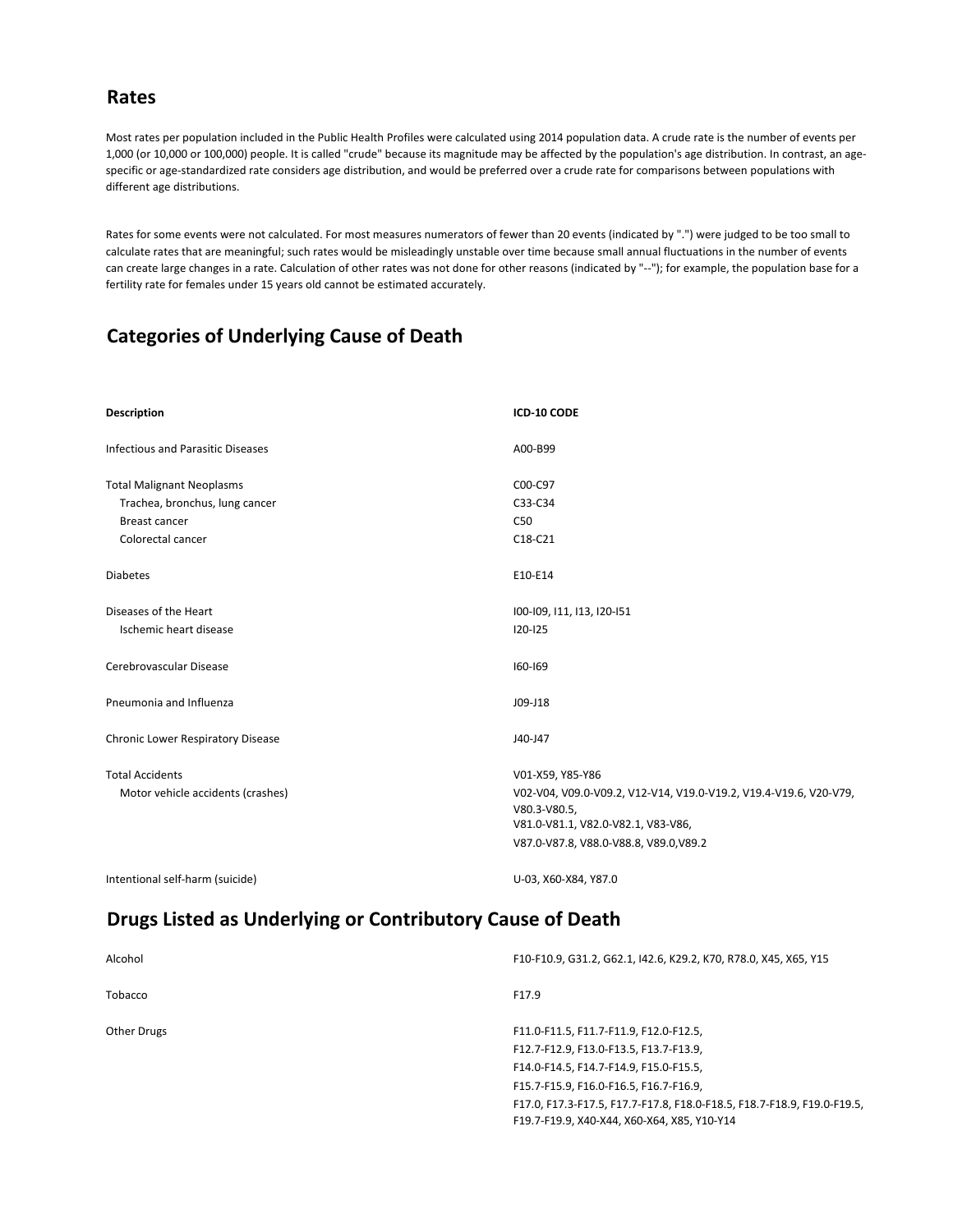# **First-Listed Diagnoses Associated With Hospitalizations**

| <b>Description</b>                                             | ICD-9-CM CODE            |
|----------------------------------------------------------------|--------------------------|
| Malignant neoplasms                                            | 140.0-208.9, 230.0-234.9 |
| Lung cancer                                                    | 162.0-162.9              |
| Female breast cancer                                           | 174.0-174.9              |
| Colorectal cancer                                              | 153.0-154.8              |
| <b>Diabetes</b>                                                | 250.0-250.9              |
| Alcohol-related                                                |                          |
| Alcohol psychoses                                              | 291.0-291.9              |
| Alcohol dependence syndrome                                    | 303.0-303.03             |
| Alcohol abuse                                                  | 305.00-305.03            |
| Alcoholic polyneuropathy                                       | 357.5                    |
| Alcoholic cardiomyopathy                                       | 425.5                    |
| Alcoholic gastritis                                            | 535.3                    |
| Chronic liver disease and cirrhosis                            | 571.0-571.3              |
| Excessive blood level of alcohol                               | 790.3                    |
| Drug-related                                                   |                          |
| Drug psychoses                                                 | 292.0-292.9              |
| Drug dependency                                                | 304.00-304.93            |
| Nondependent abuse of drugs                                    | 305.10-305.93            |
| Mental Disorders (excluding those related to alcohol or drugs) | 290.0-319                |
| Coronary heart disease                                         |                          |
| Ischemic heart disease                                         | 410.0-414.9              |
| Unspecified cardiovascular disease                             | 429.2                    |
| Cerebrovascular disease                                        | 430-438                  |
| Pneumonia and influenza                                        | 480.0-487.8              |
| Other chronic obstructive pulmonary disease                    | 490-492, 494-496         |
| Asthma                                                         | 493                      |
| Osteoporosis                                                   | 733.00-733.09            |
| All injuries                                                   | 800-999                  |
| Hip fracture                                                   | 820.00-820.9             |
| Poisonings                                                     | 960.0-989.9              |